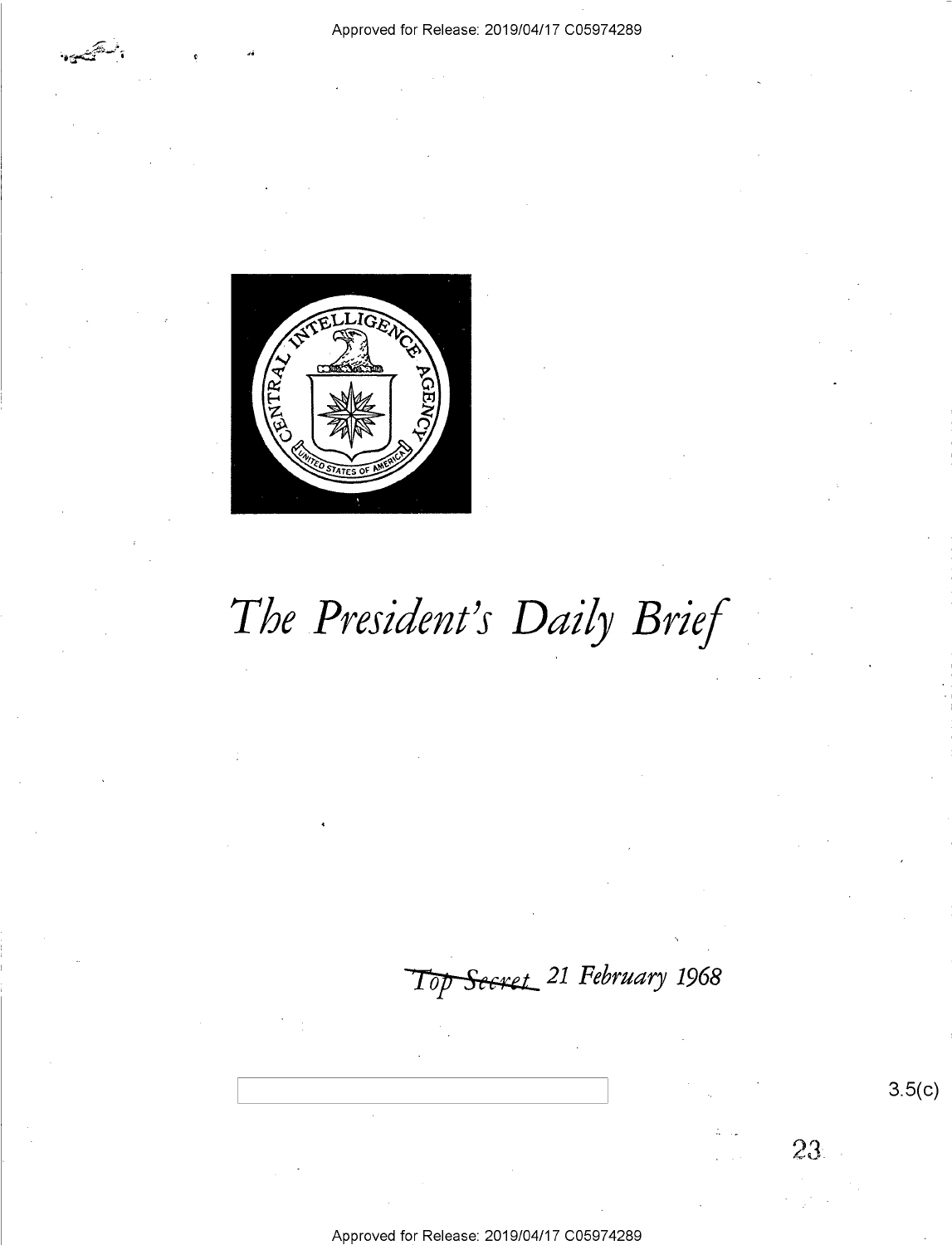

## $3.5(c)$

### DAILY BRIEF 21 FEBRUARY 1968

# 1. Vietnam  $3.3(h)(2)$

2. South Vietnam The situation in Saigon has been<br>relatively quiet, but sharp skirmishes continue on the outskirts. The enemy<br>could be using the lull to infiltrate<br>additional manpower into the city. = Should Saigon's security situation deteriorate, the Communists might well<br>try to move in with their substantial main force elements which are still within striking distance.

> In other areas, no major new attacks have been reported.

> > »

3. Pakistan  $3.3(1)(2)$ 

"TOP"SEGRET -

 $3.5(c)$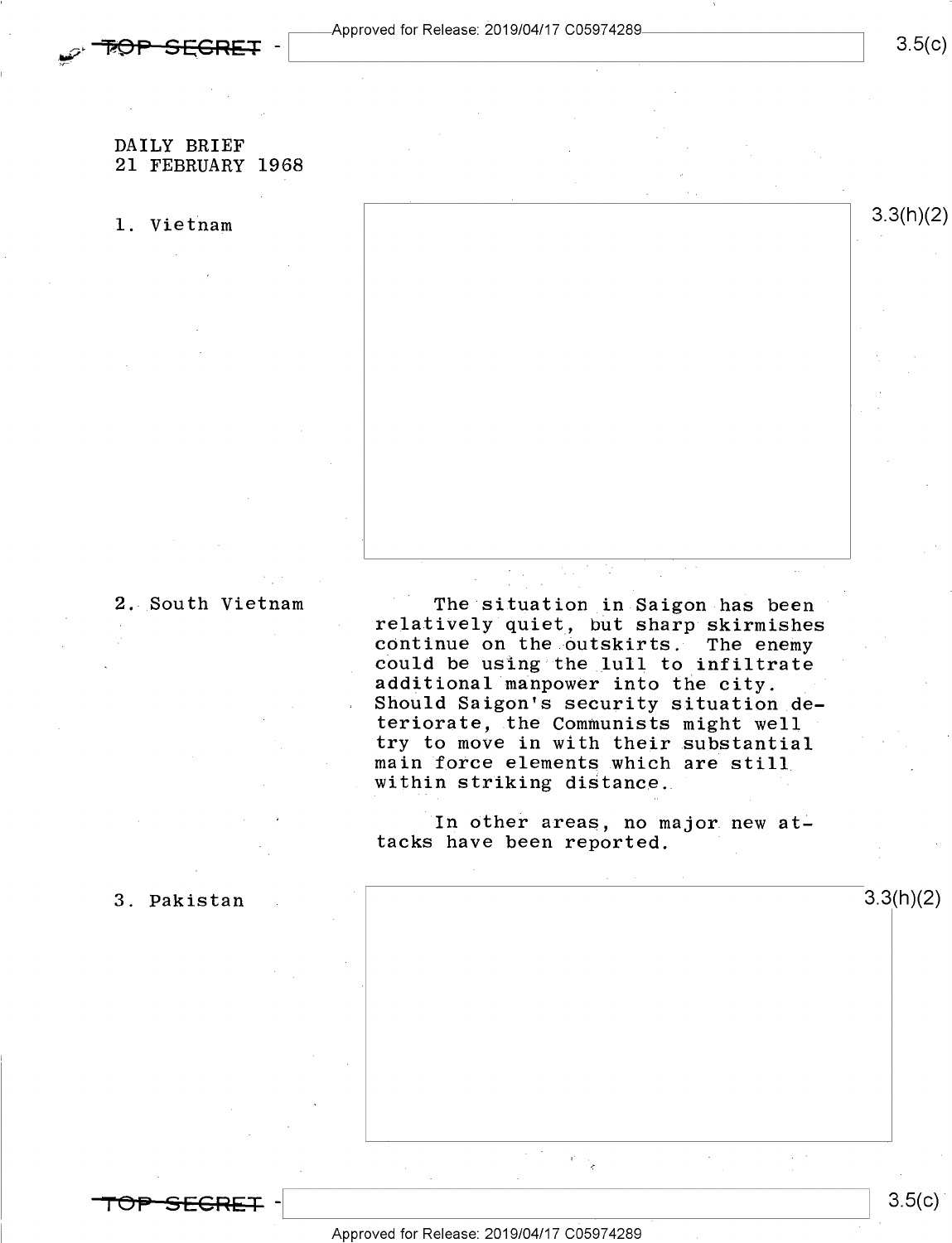4. Soviet Union - Embassy Moscow learns that the Soviet authorities have been making wide-<br>spread arrests to combat private circulation of literature which the state is<br>unwilling to publish. Trials of writers,<br>similar to those recently held in Moscow and Leningrad, have been reported in a<br>number of cities throughout the country. These developments can only mean that<br>the conflict between the regime and the intellectual community is getting steadily worse.

5. Cambodia i  $\vert$  3.3(h)(2)

6. Greece

The junta is passing the word that<br>it will produce a draft constitution ready for a popular vote "before July." The government now is said to be working on articles concerning the composition of the parliament and the council of ministers, as well as the powers of the King. Nothing yet has been said about a date for parliamentary elections.

<del>SECRET</del>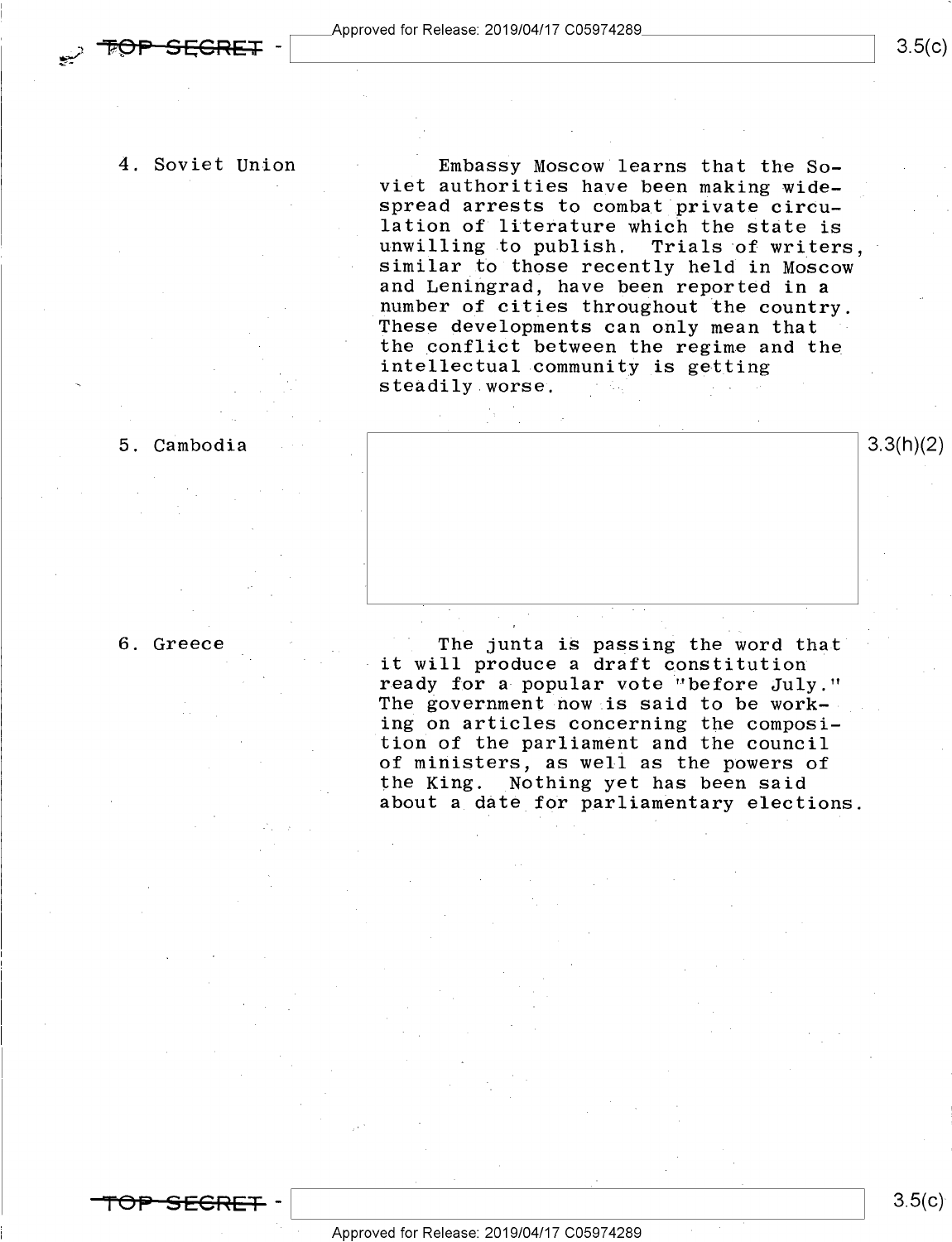Top <del>Secret</del>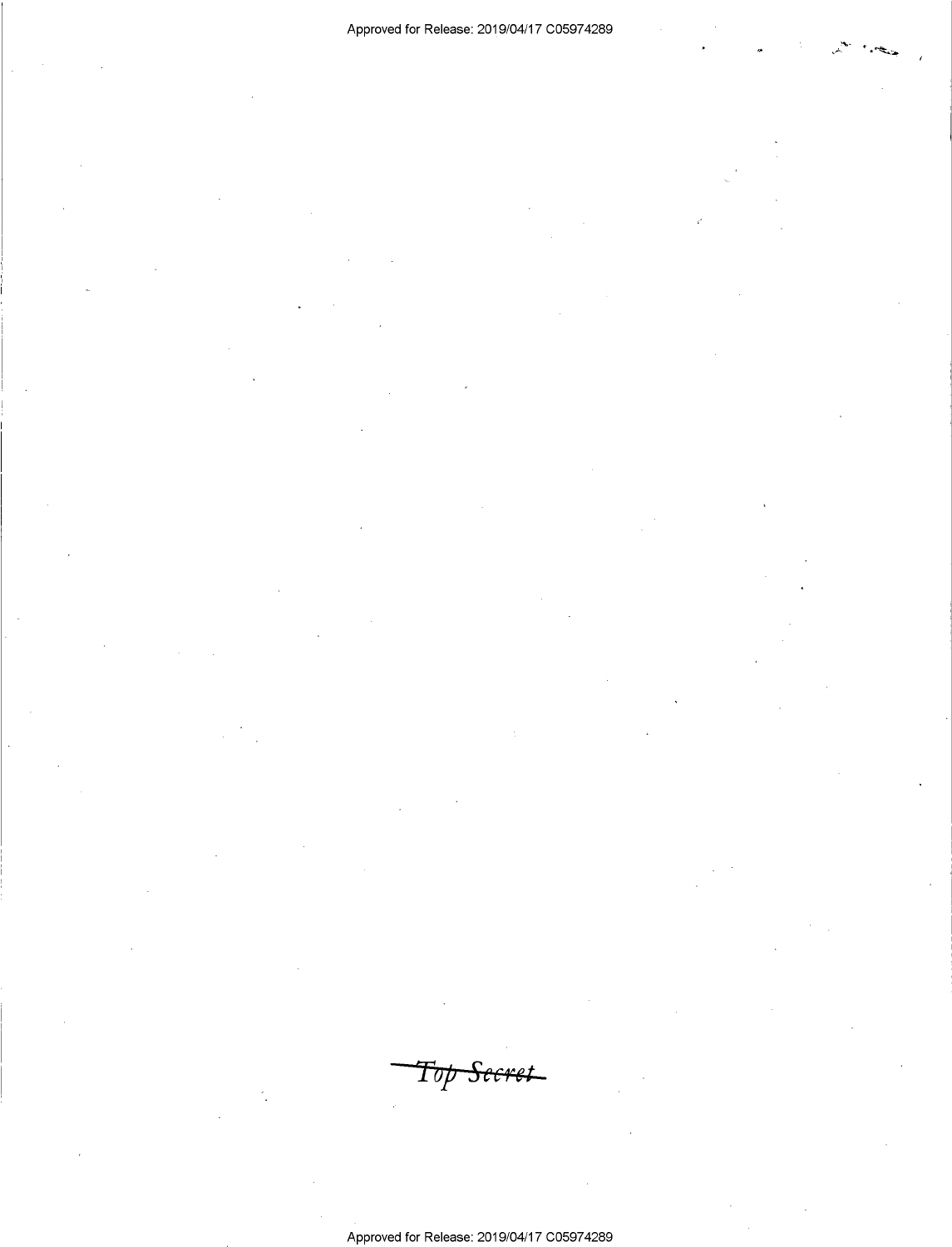Top Seeret



## FOR THE PRESIDENT'S EYES ONLY

# Special Daily Report on North Vietnam

Top Secret  $3.5(c)$ 16

21 February 1968

'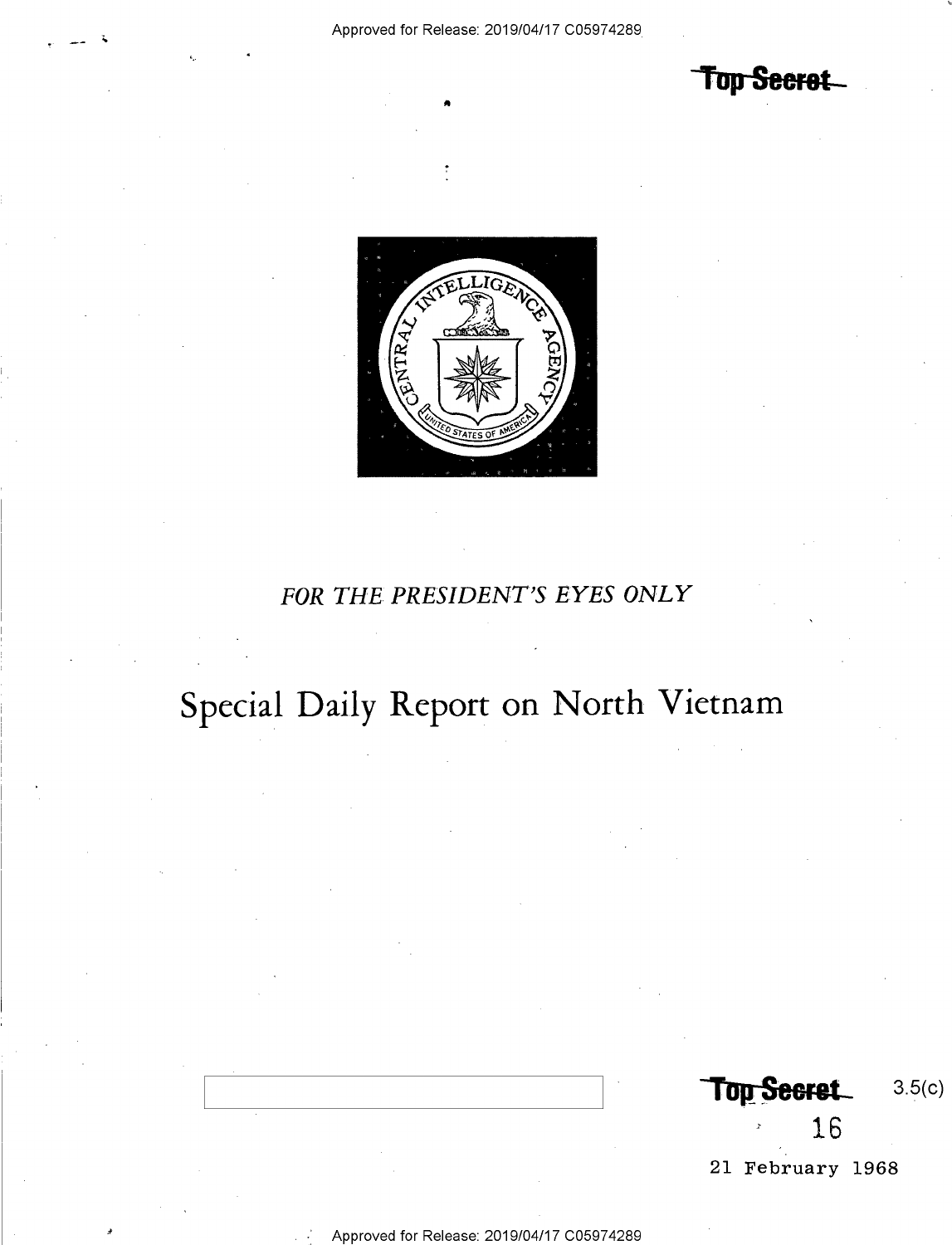

 $3.5(c)$ 

 $\overline{\phantom{a}}$ 

Special Daily Report on North Vietnam for the President's Eyes Only

### 21 February 1968

### I. NOTES ON THE SITUATION

North Vietnamese Diplomatic Offensive: North<br>Vietnamese representatives abroad continue to press Hanoi's views on negotiations and to stress Communist willingness to engage in talks if the US makes the first move by stopping the bombing. In the past three weeks the North Vietnamese have taken the initiative to state their case to a whole series of  $non-Communist \ countries. \ \ \hspace{2cm} 3.3(h)(2)$ 

Chemical Warfare Defenses: The French Press<br>Agency reported from Hanoi on 15 February that the North Vietnamese government council ordered a strengthening of organizations for defensive measures against chemical and bacteriological warfare<br>"at every level" throughout the country. At the "at every level" throughout the country. At the<br>same time, the council ordered dissemination of information on protective methods, stepped up training of "sanitary cadre" and a nationwide antiinsect and anti-vermin campaign.

## \*' \* \*

3.3(h)(2)

5F<del>CRF</del>

 $3.5(c)$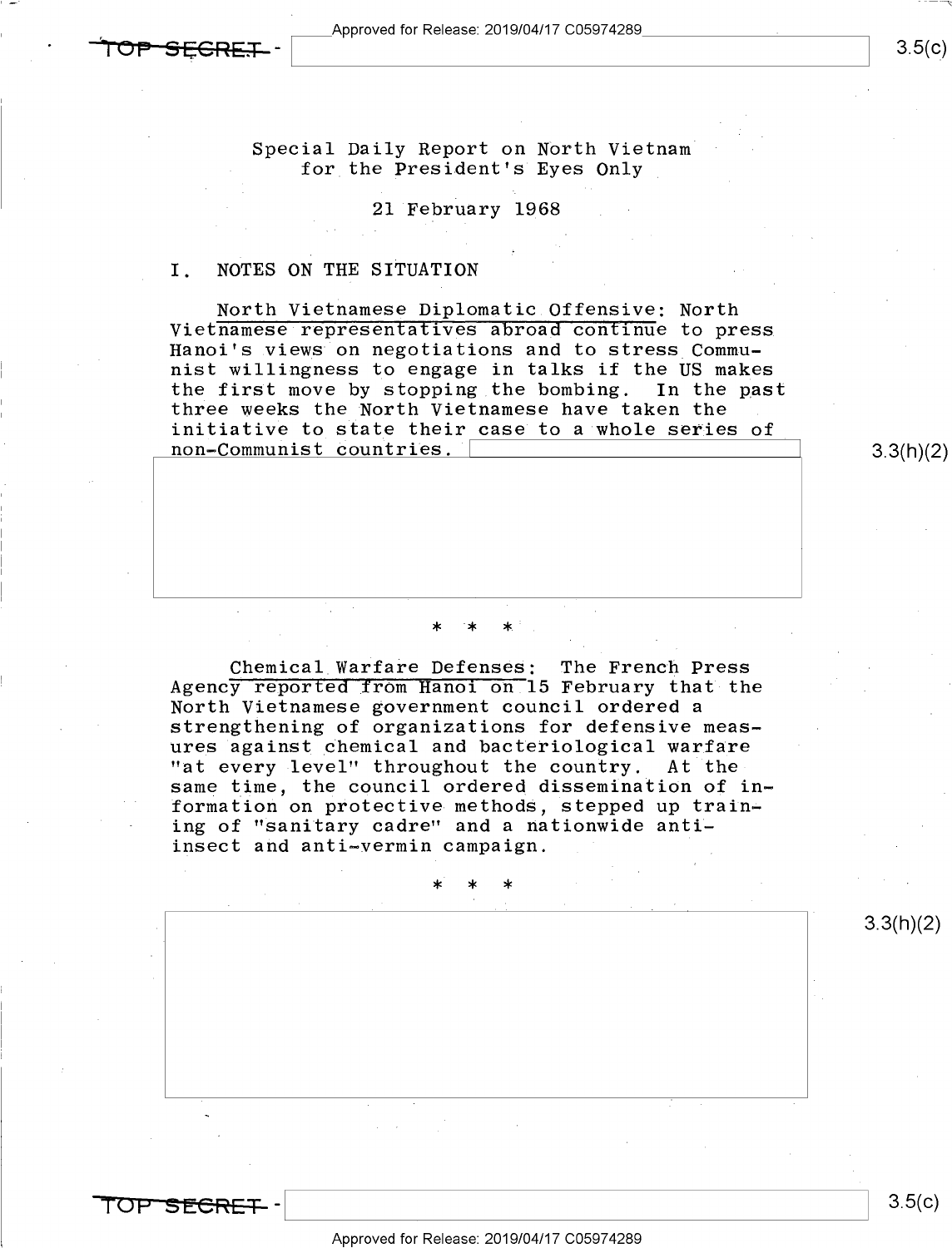Approved for Release: 2019/04/17 C05974289



3.3(h)(2)

>|< \* \*

Il, NORTH VIETNAMESE REFLECTIONS OF US POLITICAL ATTITUDES ON THE WAR

Hanoi Says US has Post-Tet Difficulties: 'An unsigned article in the North Vietnamese army journal, broadcast on 19 February, portrayed the "difficult<br>position" in which the US is now finding itself fol-<br>lowing the Tet offensive. It forecast a "gloomy<br>picture" for Mr. Clifford's takeover at the Depart-<br>ment of Defense an were listed. The article went on with a series of<br>questions related to the future conduct of the war<br>and claimed that the American leaders would not be able to answer them. They must realize, it said,<br>that the military front recently opened in the urban<br>areas of the South "will last a long time and will<br>totally reverse US strategies and tactics, which<br>have been very bad." the sea.



 $-2-$ 

 $3.5(c)$